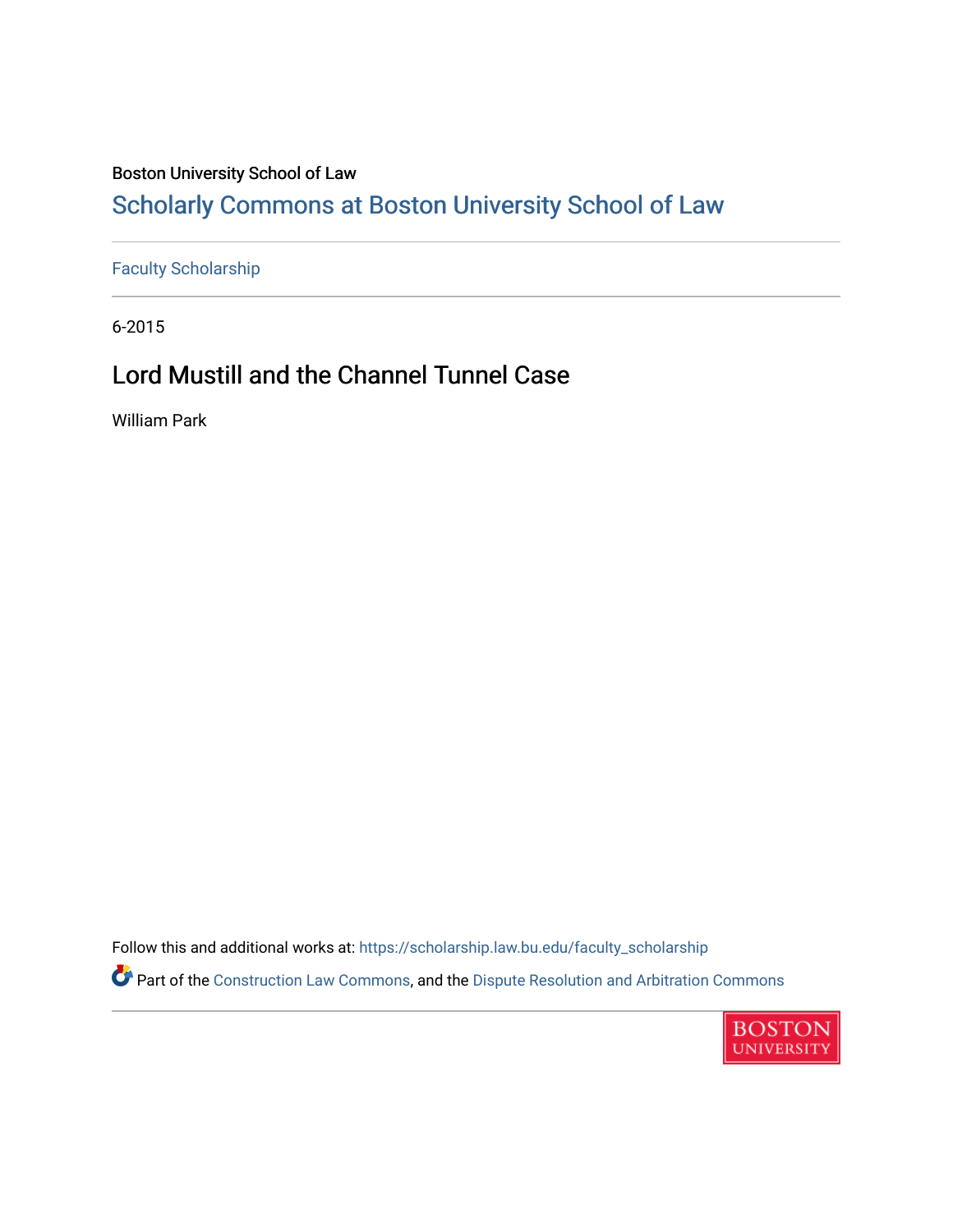

## **LORD MUSTILL AND THE CHANNEL TUNNEL CASE**

Boston University School of Law Public Law & Legal Theory Paper No. 15-25 June 30, 2015

William W. Park Boston University School of Law

This paper can be downloaded without charge at:

<http://www.bu.edu/law/faculty/scholarship/workingpapers/2015.html>

Electronic copy available at: http://ssrn.com/abstract=2625036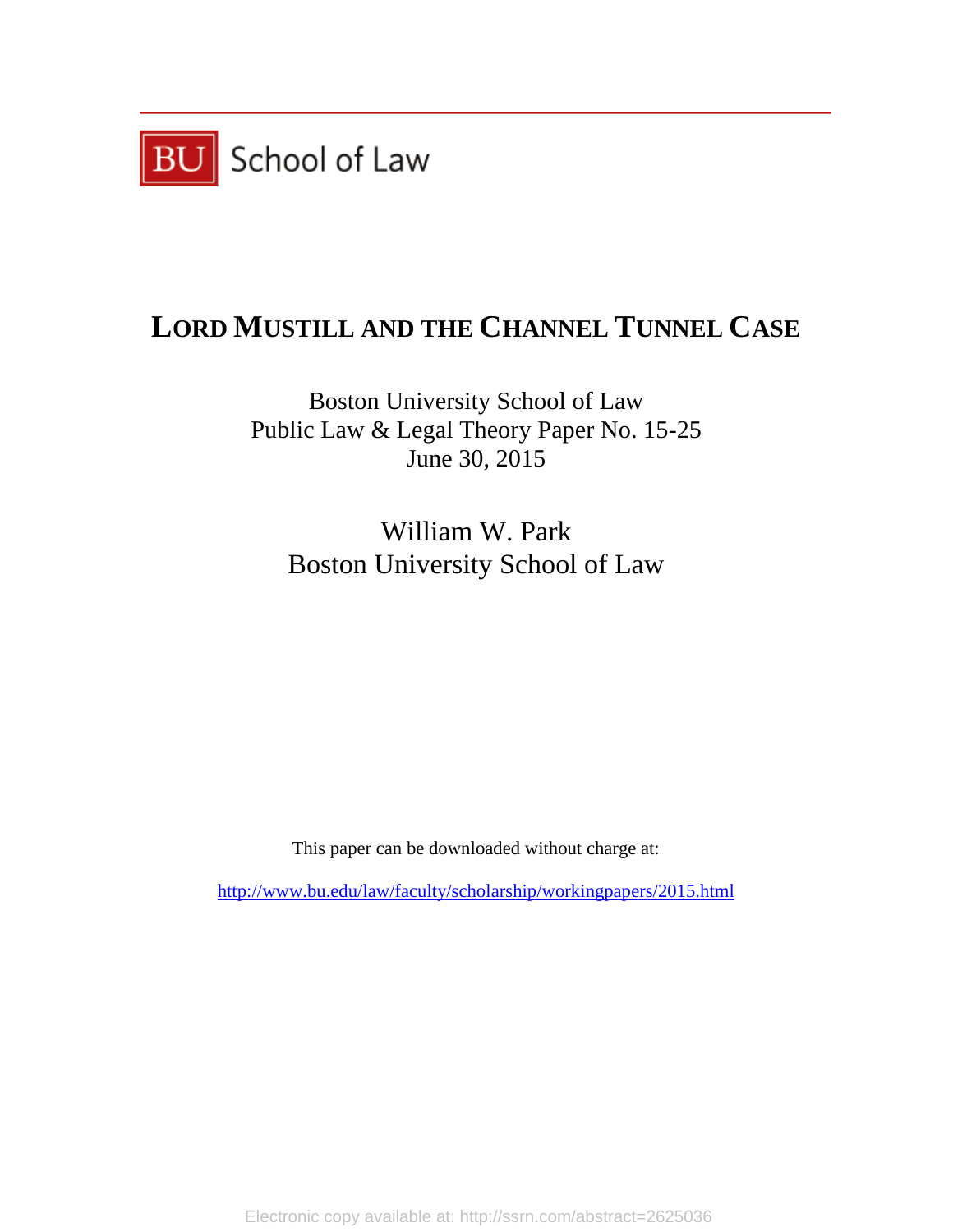### **Lord Mustill and the Channel Tunnel Case**

#### **William W. Park, Professor of Law, Boston University**

The arbitration world lost a giant when Michael Mustill departed in April of this year, just a few days short of his eighty-fourth birthday. A man of enormous intellect and wit, with a fine capacity for sincere friendship, this generous Yorkshireman enriched us through contributions as counsel, judge, scholar and mentor.

Lord Mustill sat as judge successively in the High Court of London, the English Court of Appeal and the UK House of Lords, the last of which morphed into the Supreme Court of the United Kingdom. After retirement from the bench, his service as arbitrator touched a wide spectrum of disputes, implicating expertise in both private and public law. His treatise on commercial arbitration shines for a robust analysis of arbitration law,<sup>[1](#page-2-0)</sup> as does the innovative and seriously brilliant exploration of what the "new lex mercatoria" might (or might not) comprise.<sup>[2](#page-2-1)</sup> He served his alma mater, Cambridge, as Arthur Goodhart Professor, Fellow of St. John's College, and Honorary President of the Cambridge University Law Society.

Among his judicial pronouncements in the field of international arbitration, several will be "worth a detour" as the Michelin Guide says of an exceptionally good gourmet restaurant. In this connection, we might stop to consider the House of Lords decision in the *Channel Tunnel* case,<sup>[3](#page-2-2)</sup> for which Lord Mustill delivered a majority speech addressing the vexing question of when and how courts in one country should play a part in overseas arbitrations.

The case finds its genesis in the body of water separating England and France, known as La Manche in the language of Molière and the English Channel for those partial to the language of Shakespeare. Connecting the Atlantic Ocean to the North Sea, these waters historically provided the British with enhanced protection against military invasion, albeit at a cost to efficient commerce with the Continent.

In 1988, after extensive debate, the governments of France and Britain agreed to construct a monumental tunnel of 31 miles (50 kilometers) joining the two countries. The parties to the construction contract designed an elaborately bespoke dispute resolution mechanism, calling for ICC arbitration in Belgium and designating not one, nor two, but three different legal systems to govern the relationship. The arbitrators were to apply "principles common to both English law and French law." Absent such common principles, the agreement was to be construed according to

<span id="page-2-0"></span><sup>&</sup>lt;sup>1</sup> MICHAEL J. MUSTILL & STEWARD C. BOYD, COMMERCIAL ARBITRATION (2d Edition 1989; updated Companion Volume 2001).

<span id="page-2-1"></span><sup>2</sup> Michael Mustill, *The New Lex Mercatoria: The First Twenty-five Years*, 4 ARBITRATION INTERNATIONAL 86 (1988), adjusted with amendments from LIBER AMICORUM FOR LORD WILBERFORCE, Oxford University Press (1987).

<span id="page-2-2"></span> $3$  Channel Group v Balfour Beatty Ltd. [1993] Adj.L.R. 01/21.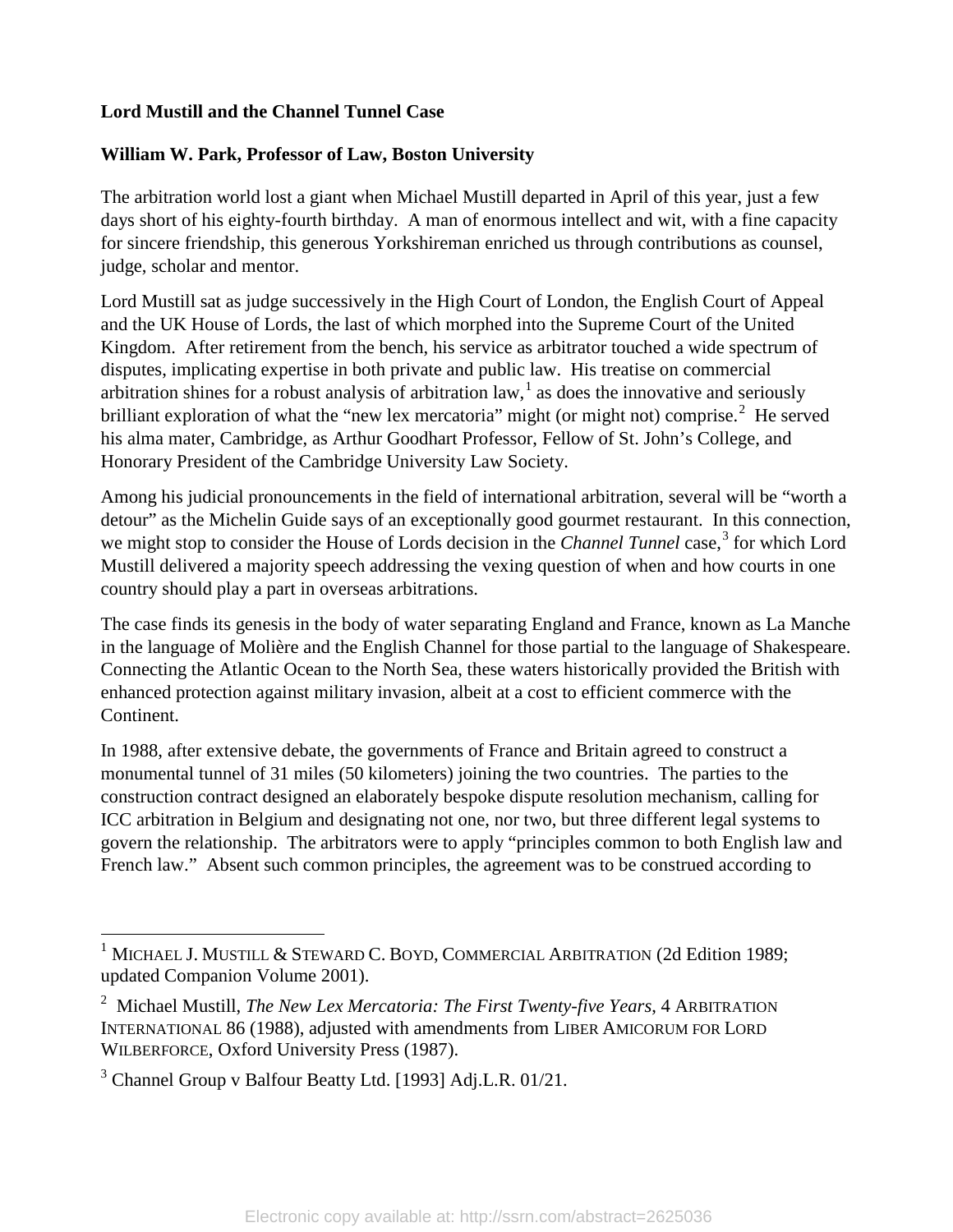"general principles of international trade law as have been applied by national and international tribunals. $"$ <sup>[4](#page-3-0)</sup>

As might be expected in a project of this scope, differences of opinion arose between the concessionaire and the construction companies. The contractors contended that changes in the nature of their tasks made the original price inadequate, and threatened to stop work if not properly paid.

The concessionaire sought judicial relief outside the arbitral process, asking English courts to restrain the contractors from suspending work pending resolution of the dispute. Ultimately the matter reached the House of Lords. Although admitting that an English court had power to grant an injunction, Mustill reasoned that such power should not be exercised under the circumstances of the case. Noting the heavily-negotiated arbitration and choice-of-law provisions, rather than a routine standard-form clause, he wrote as follows.<sup>[5](#page-3-1)</sup>

The parties chose an indeterminate "law" to govern their substantive rights; an elaborate process for ascertaining those rights; and a location for that process outside the territories of the participants. This conspicuously neutral "anational" and extra-judicial structure may well have been the right choice for the special needs of the Channel Tunnel venture. But whether it was right or wrong, it is the choice which the parties have made. The appellants now regret that choice. …. Notwithstanding that the court can and should in the right case provide reinforcement for the arbitral process by granting interim relief I am quite satisfied that this is not such a case and that to order an injunction here would be to act contrary both to the general tenor of the construction contract and to the spirit of international arbitration.<sup>[6](#page-3-2)</sup>

One can only imagine the dilemma facing Lord Mustill. In the dynamics of construction projects, little causes more harm than work stoppage. The potential damage to tunnel progress would have provided a strong argument for directing work to continue uninterrupted. A good judge, however,

<span id="page-3-1"></span> $<sup>5</sup>$  Paragraph 100 of Lord Mustill's speech. When the case was decided, the relevant issues were</sup> governed by the Arbitration Acts of 1950 and 1975. Later the 1996 Arbitration Act adopted Section 2(4), providing that "[t]he court may exercise a power conferred by any provision of this Part …for the purpose of supporting the arbitral process where (a) no seat of the arbitration has been designated or determined, and (b) by reason of a connection with England and Wales or Northern Ireland the court is satisfied that it is appropriate to do so."

<span id="page-3-2"></span> $6\degree$  One notes the delicate and diplomatic ambiguity of the reference to the arbitral seat: "whether right or wrong, it is the choice the parties have made." At the time, arbitration law in Belgium was controversial and misunderstood, due to an experiment with a form of delocalization that precluded annulment of procedurally defective awards if, as in the Channel Tunnel case, the parties came from outside Belgium. As in force between 1985 and 1998, Belgian Code Judiciaire Article 1717(4) provided, "Les tribunaux belges ne peuvent connaître d'une demande en annulation que lorsqu'au moins une partie au différend tranché par la sentence arbitrale est soit une personne physique ayant la nationalité belge ou une résidence en Belgique, soit une personne morale constituée en Belgique ou y ayant une succursale ou un siège quelconque d'opération." Annulment, of course, presents a different issue from pre-award judicial support for the arbitral process.

<span id="page-3-0"></span> <sup>4</sup> Clauses 67 and 68, Construction Contract dated 13 August 1986, cited at paragraphs 26-28 of Lord Mustill's speech.